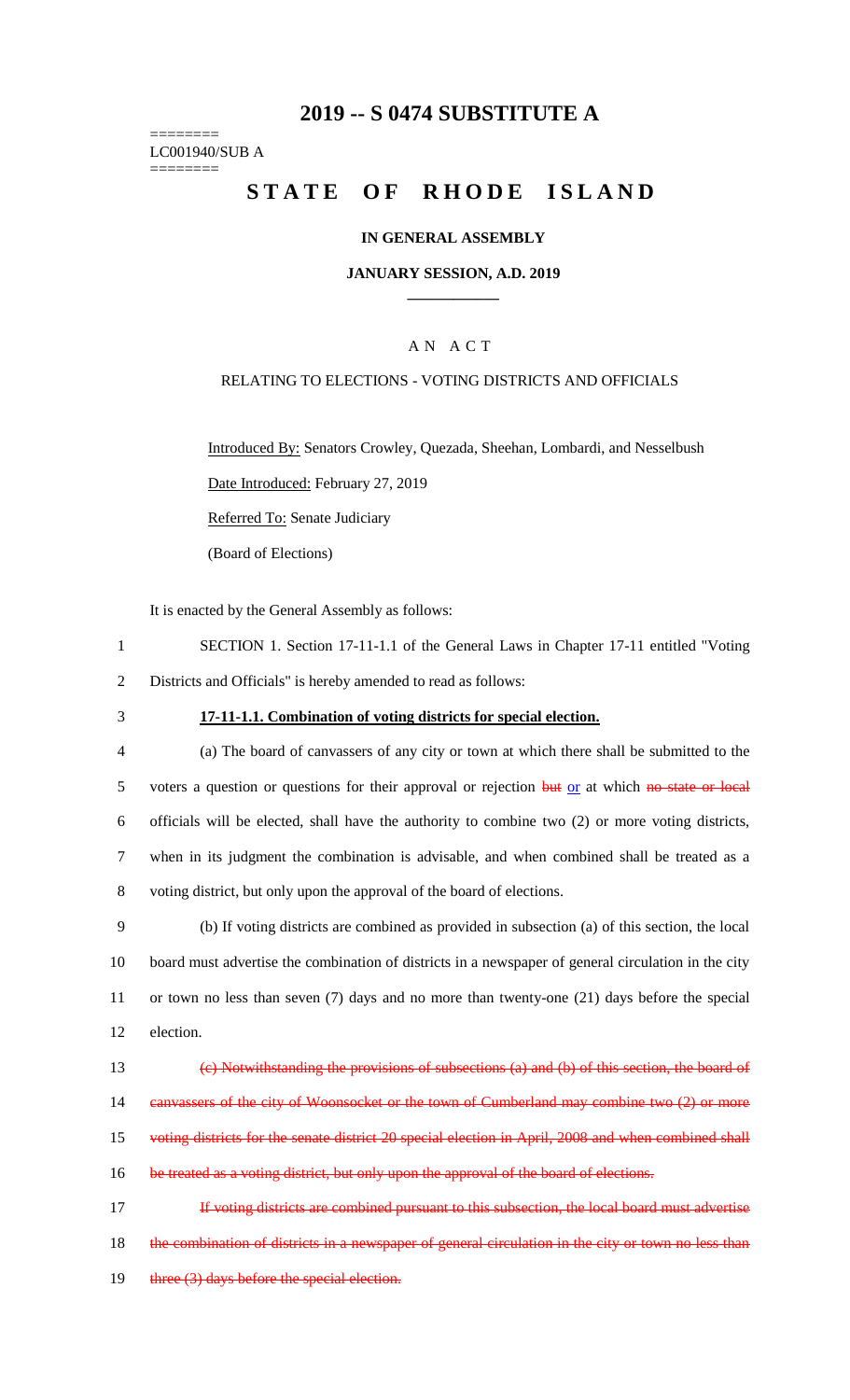- 1 SECTION 2. Section 17-15-5 of the General Laws in Chapter 17-15 entitled "Primary
- 2 Elections" is hereby amended to read as follows:
- 3 **17-15-5. Combination of voting districts.**
- 4 Local boards shall have the power to combine two (2) or more voting districts within the
- 5 same ward, and senatorial or representative district, when the absence of local contests within the
- 6 combined voting districts makes this combination possible, and the combined district shall be
- 7 treated as a voting district, but only upon the approval of the board of elections.
- 8 SECTION 3. This act shall take effect upon passage.

======== LC001940/SUB A ========